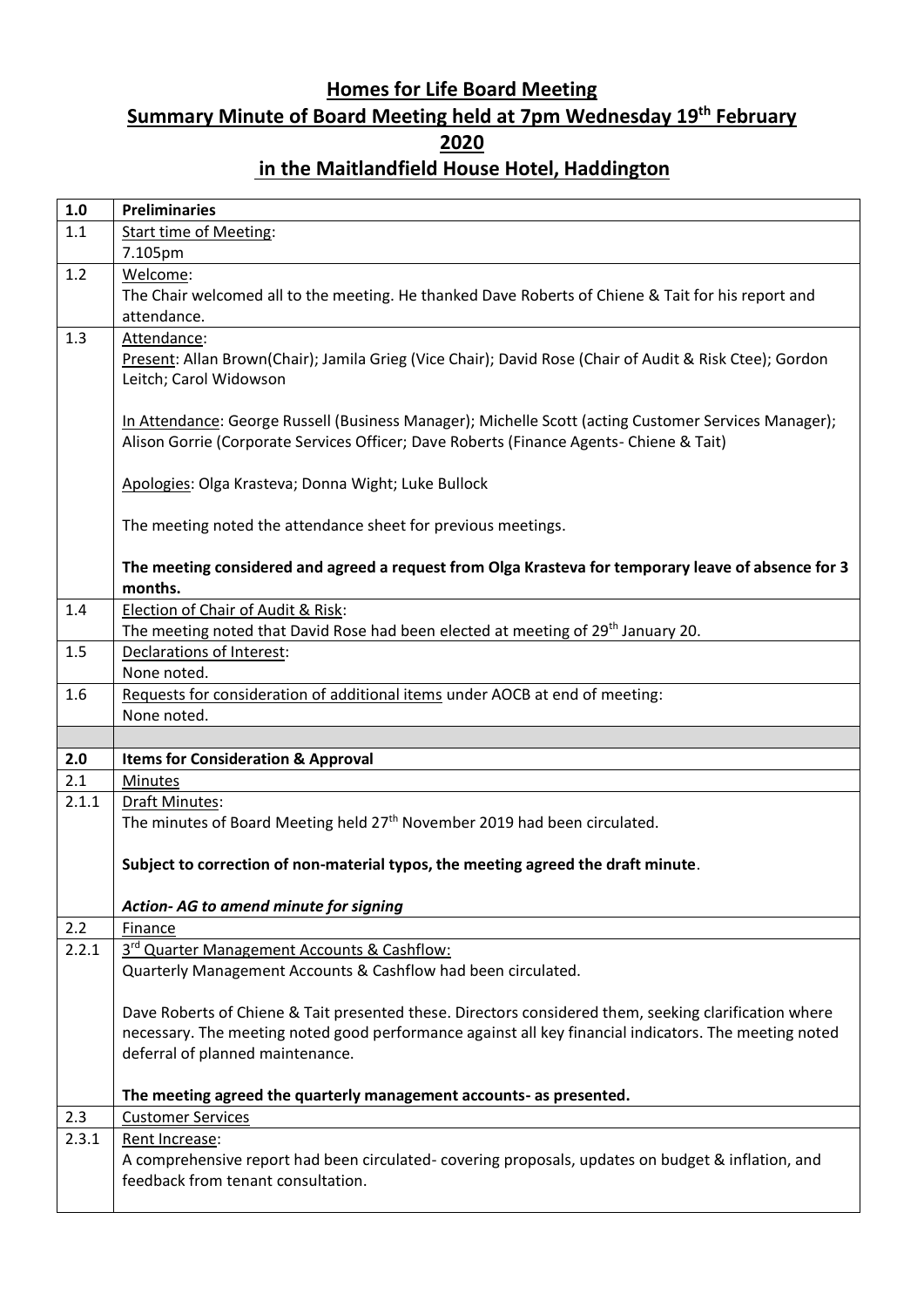|       | Directors considered this report, seeking clarification where necessary.                                                                                                                           |
|-------|----------------------------------------------------------------------------------------------------------------------------------------------------------------------------------------------------|
|       | The meeting agreed the proposed:                                                                                                                                                                   |
|       | 2.25% rent increase from end Mar debit for new build, leased stock and ex ELC properties<br>$\bullet$                                                                                              |
|       | whose rent has already been lifted to new build equivalent for relet                                                                                                                               |
|       | 4.25% rent increase from end Mar debit for ex ELC not already increased to new build                                                                                                               |
|       | equivalent for relet- to ensure convergence over time.                                                                                                                                             |
| 2.4   | <b>Membership Applications:</b>                                                                                                                                                                    |
|       | None noted.                                                                                                                                                                                        |
| 3.0   | Items for consideration only (no approval required)                                                                                                                                                |
| 3.1   | <b>Customer Services</b>                                                                                                                                                                           |
| 3.1.1 | <b>Customer Services Quarterly Management Report:</b>                                                                                                                                              |
|       | A comprehensive report had been circulated.                                                                                                                                                        |
|       | The acting Customer Services Manager presented this report.                                                                                                                                        |
|       |                                                                                                                                                                                                    |
|       | Directors considered and noted this report, seeking clarification on a range of issues.                                                                                                            |
|       | The Business Manager provided an update on Novus's desire not to renew their contract and the need                                                                                                 |
|       | to identify and put in pace a new contractor by mid May 2020. It was agreed that Port of Leith, Dunedin                                                                                            |
|       | Canmore and Castle Rock Edinvar be approached in the first instance re interest of their inhouse repairs                                                                                           |
|       | contractors, with ELC as a fall back option only if no interest or agreement could not be reached with the                                                                                         |
|       | other identified options.                                                                                                                                                                          |
|       |                                                                                                                                                                                                    |
|       | <b>Action- GR to:</b><br>Approach the agreed contractors and negotiate alternative repairs service by mid-May.                                                                                     |
|       |                                                                                                                                                                                                    |
|       |                                                                                                                                                                                                    |
| 3.2   | Audit & Risk Committee: Meeting 29th January 2020                                                                                                                                                  |
| 3.2.1 | <b>Feedback from Meeting:</b>                                                                                                                                                                      |
|       | David Rose gave a verbal update from this meeting. He advised that due to volume of business and                                                                                                   |
|       | availability of information, priority had been given to immediate Health & Safety concerns and review of                                                                                           |
|       | Key Risks. Consideration of Internal Audit Reports, and further review of Key Risks had been carried over                                                                                          |
|       | to a further meeting - date still to be agreed, subject to auditor availability. The meeting noted this                                                                                            |
|       | update.                                                                                                                                                                                            |
|       | Papers had been circulated giving further detail on Prestonkirk re asbestos management and Kennedy                                                                                                 |
|       | Court re legionella management. George Russell provided further update on both.                                                                                                                    |
|       |                                                                                                                                                                                                    |
|       | The meeting considered and confirmed support for actions taken and proposed on both Prestonkirk                                                                                                    |
|       | and Kennedy Court, including the working draft Asbestos Management Plan and proposed further                                                                                                       |
|       | tenant meeting on that.                                                                                                                                                                            |
|       | <b>Action- GR to:</b>                                                                                                                                                                              |
|       | $\bullet$                                                                                                                                                                                          |
|       | complete Asbestos Management Plan with ACS Risk, and arrange tenant meeting on that.<br>liaise further with ELC and Ark HA to ensure effective overall coordination and management of<br>$\bullet$ |
|       | respective H& S responsibilities, including review of Framework and Management                                                                                                                     |
|       | agreements.                                                                                                                                                                                        |
|       |                                                                                                                                                                                                    |
| 4.0   | <b>For Noting Only</b>                                                                                                                                                                             |
| 4.1   | <b>Risk Register:</b>                                                                                                                                                                              |
| 4.2   | Review by end January A&R Committee already discussed under item 3.2.1 above.<br>Regulation:                                                                                                       |